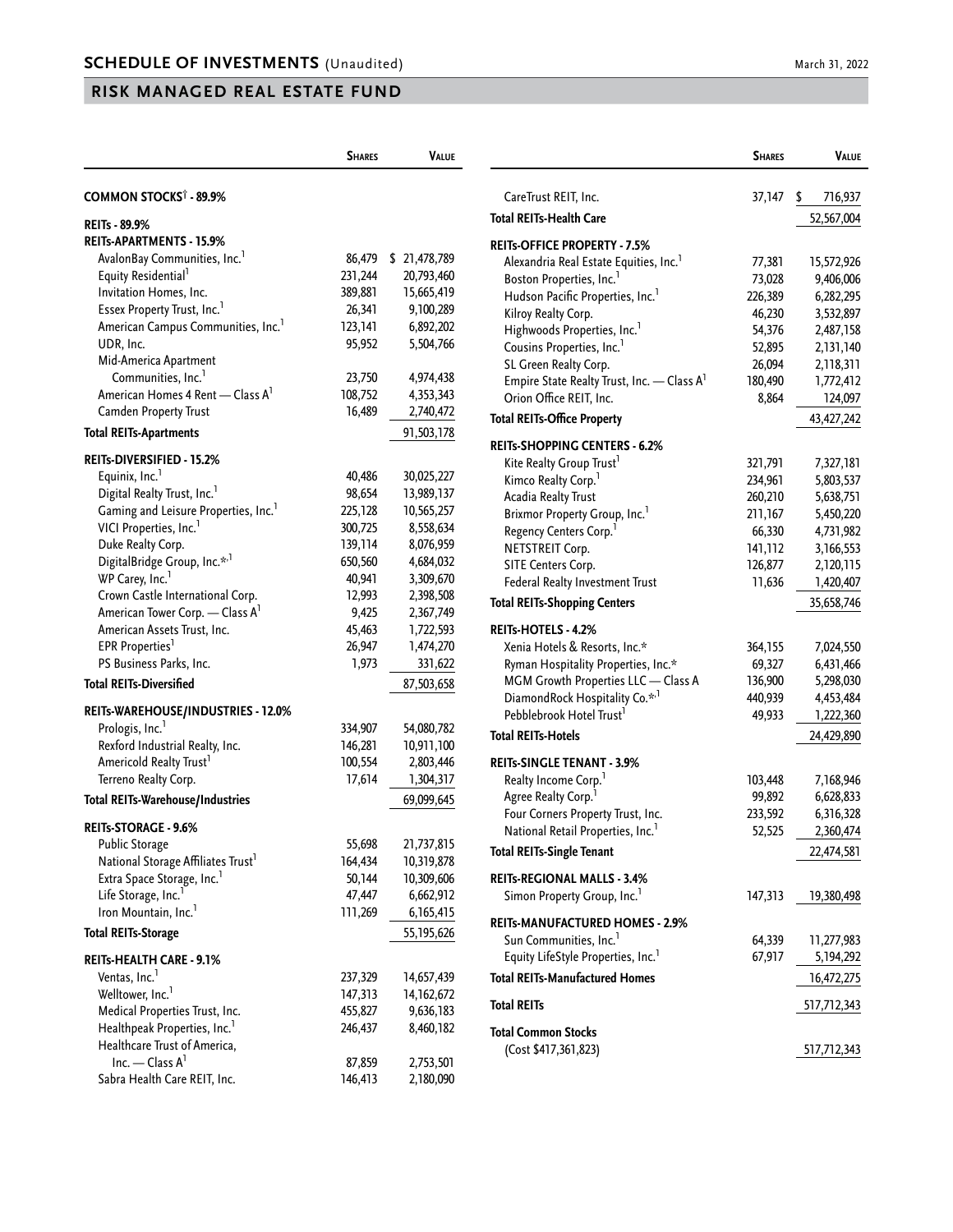|                                                               | <b>SHARES</b> | <b>VALUE</b>  |                                                    | <b>SHARES</b> | <b>VALUE</b>        |
|---------------------------------------------------------------|---------------|---------------|----------------------------------------------------|---------------|---------------------|
| <b>MONEY MARKET FUND<sup>®</sup> - 10.1%</b>                  |               |               | REITs-APARTMENTS - (1.1)%                          |               |                     |
| <b>Dreyfus Treasury Securities</b>                            |               |               | Apartment Income REIT Corp.                        | 22,784        | (1, 218, 033)<br>\$ |
| Cash Management Fund -                                        |               |               | Camden Property Trust                              | 10,299        | (1,711,694)         |
| Institutional Shares, 0.12% <sup>2</sup>                      | 58,366,894    | \$58,366,894  | Mid-America Apartment                              |               |                     |
| <b>Total Money Market Fund</b>                                |               |               | Communities, Inc. <sup>1</sup>                     | 16,932        | (3,546,407)         |
| (Cost \$58,366,894)                                           |               | 58,366,894    | <b>Total REITs-Apartments</b>                      |               | (6, 476, 134)       |
| Total Investments - 100.0%                                    |               |               | REITS-OFFICE PROPERTY - (1.2)%                     |               |                     |
| (Cost \$475,728,717)                                          |               | \$576,079,237 | Easterly Government Properties, Inc.               | 38,641        | (816, 878)          |
|                                                               |               |               | Corporate Office Properties Trust                  | 30,123        | (859,710)           |
| COMMON STOCKS SOLD SHORT <sup>†</sup> - (7.9)%                |               |               | Equity Commonwealth*                               | 40,872        | (1, 152, 999)       |
| REITs - (7.9)%                                                |               |               | Office Properties Income Trust                     | 71,670        | (1, 844, 069)       |
| REITs-STORAGE - (0.2)%<br>CubeSmart                           | 16,347,348    | (850, 604)    | Douglas Emmett, Inc.                               | 65,137        | (2,176,879)         |
| <b>Total REITs-Storage</b>                                    |               | (850, 604)    | <b>Total REITs-Office Property</b>                 |               | (6,850,535)         |
|                                                               |               |               | REITs-SINGLE TENANT - (1.3)%                       |               |                     |
| REITs-WAREHOUSE/INDUSTRIES - (0.4)%                           |               |               | Essential Properties Realty Trust, Inc.            | 62,469        | (1,580,466)         |
| Industrial Logistics Properties Trust                         | 34,734        | (787, 420)    | STORE Capital Corp.                                | 66,746        | (1,950,986)         |
| STAG Industrial, Inc.                                         | 36,011        | (1,489,055)   | Realty Income Corp. <sup>1</sup>                   | 55,663        | (3,857,446)         |
| <b>Total REITS-Warehouse/Industries</b>                       |               | (2, 276, 475) | <b>Total REITs-Single Tenant</b>                   |               | (7, 388, 898)       |
| REITs-SHOPPING CENTERS - (0.5)%                               |               |               | REITs-HOTELS - (1.3)%                              |               |                     |
| Phillips Edison & Company, Inc.                               | 80,819        | (2,779,365)   | Host Hotels & Resorts, Inc.                        | 90,484        | (1,758,104)         |
|                                                               |               |               | RLJ Lodging Trust                                  | 154,467       | (2, 174, 895)       |
| REITs-HEALTH CARE - (0.8)%<br>National Health Investors, Inc. | 3,451         | (203, 644)    | Apple Hospitality REIT, Inc.                       | 202,029       | (3,630,461)         |
| LTC Properties, Inc.                                          | 32,432        | (1, 247, 659) | <b>Total REITs-Hotels</b>                          |               | (7, 563, 460)       |
| Welltower, Inc. <sup>1</sup>                                  | 13,904        | (1, 336, 731) |                                                    |               |                     |
| Omega Healthcare Investors, Inc.                              | 59,521        | (1,854,674)   | <b>Total REITs</b>                                 |               | (45, 263, 074)      |
| <b>Total REITs-Health Care</b>                                |               | (4, 642, 708) | <b>Total Common Stocks Sold Short</b>              |               |                     |
| REITs-DIVERSIFIED - (1.1)%                                    |               |               | (Proceeds \$44,774,769)                            |               | (45, 263, 074)      |
| Digital Realty Trust, Inc. <sup>1</sup>                       | 6,722         | (953, 180)    | <b>EXCHANGE-TRADED FUNDS SOLD SHORT 1 - (0.9)%</b> |               |                     |
| Necessity Retail REIT, Inc.                                   | 146,910       | (1, 162, 058) | Vanguard Real Estate ETF                           | 50,196        | (5,439,741)         |
| Washington Real Estate Investment Trust                       | 81,267        | (2,072,309)   | <b>Total Exchange-Traded Funds Sold Short</b>      |               |                     |
| Broadstone Net Lease, Inc.                                    | 103,184       | (2, 247, 348) | (Proceeds \$5,468,077)                             |               | (5, 439, 741)       |
| <b>Total REITs-Diversified</b>                                |               | (6, 434, 895) |                                                    |               |                     |
|                                                               |               |               | <b>TOTAL SECURITIES SOLD SHORT - (8.8)%</b>        |               |                     |
|                                                               |               |               | (Proceeds \$50,242,846)                            |               | \$ (50,702,815)     |
|                                                               |               |               | Other Assets & Liabilities, net - 8.8%             |               | 50,644,049          |

**Total Net Assets - 100.0%** \$ 576,020,471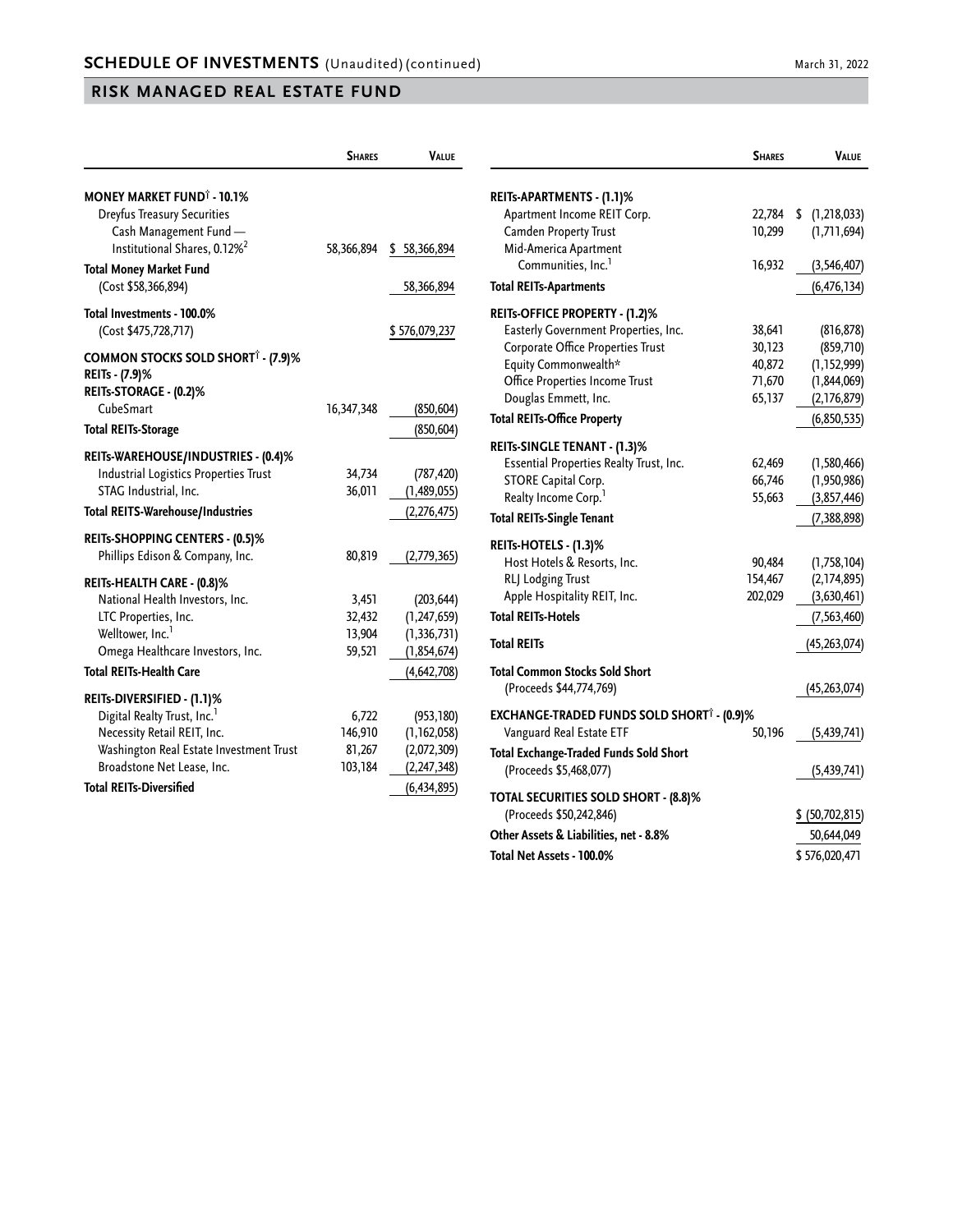#### **Custom Basket Swap Agreements**

| Counterparty                                                      | Reference Obligation           | Type    | <b>Financing Rate</b>                    | Payment<br><b>Frequency</b> | <b>Maturity</b><br>Date | Notional<br>Amount | Value and<br><b>Unrealized</b><br>Appreciation<br>(Depreciation) |
|-------------------------------------------------------------------|--------------------------------|---------|------------------------------------------|-----------------------------|-------------------------|--------------------|------------------------------------------------------------------|
| <b>OTC Custom Basket Swap Agreements</b> <sup>11</sup>            |                                |         |                                          |                             |                         |                    |                                                                  |
| Morgan Stanley Capital<br>Services LLC                            | <b>MS Equity Custom Basket</b> | Pay     | 0.73% (Federal Funds<br>$Rate + 0.40\%)$ | At Maturity                 | 06/12/24                | \$46,556,641       | \$5,815,049                                                      |
| Goldman Sachs International                                       | GS Equity Custom Basket        | Pay     | 0.78% (Federal Funds<br>$Rate + 0.45\%)$ | At Maturity                 | 05/06/24                | 46,363,568         | 5,808,088                                                        |
| Morgan Stanley Capital<br>Services LLC                            | <b>MS Equity Custom Basket</b> | Pay     | 0.73% (Federal Funds<br>$Rate + 0.40\%)$ | At Maturity                 | 10/22/25                | 10,956,616         | 2,379,025                                                        |
| Goldman Sachs International                                       | GS Equity Custom Basket        | Pay     | 0.78% (Federal Funds<br>$Rate + 0.45\%)$ | At Maturity                 | 05/06/24                | 10,955,474         | 2,375,947                                                        |
|                                                                   |                                |         |                                          |                             |                         | \$114,832,299      | \$16,378,109                                                     |
| <b>OTC Custom Basket Swap Agreements Sold Short</b> <sup>11</sup> |                                |         |                                          |                             |                         |                    |                                                                  |
| Morgan Stanley Capital<br>Services LLC                            | <b>MS Equity Custom Basket</b> | Receive | 0.03% (Federal Funds<br>Rate - 0.30%)    | At Maturity                 | 06/12/24                | \$48,205,954       | \$(1,040,638)                                                    |
| Goldman Sachs International                                       | GS Equity Custom Basket        | Receive | 0.12% (Federal Funds<br>Rate - 0.21%)    | At Maturity                 | 05/06/24                | 48,210,017         | (1,091,434)                                                      |
|                                                                   |                                |         |                                          |                             |                         | \$96,415,971       | (2,132,072)                                                      |

|                                     | <b>SHARES</b> | <b>PERCENTAGE</b><br><b>NOTIONAL</b><br>AMOUNT | <b>VALUE AND</b><br><b>UNREALIZED</b><br><b>APPRECIATION</b> |                              | <b>SHARES</b> | PERCENTAGE<br><b>NOTIONAL</b><br><b>AMOUNT</b> | <b>VALUE AND</b><br><b>UNREALIZED</b><br><b>APPRECIATION</b> |
|-------------------------------------|---------------|------------------------------------------------|--------------------------------------------------------------|------------------------------|---------------|------------------------------------------------|--------------------------------------------------------------|
| <b>MS EQUITY LONG CUSTOM BASKET</b> |               |                                                |                                                              | Sun Communities, Inc.        | 1,128         | 1.80%                                          | \$<br>30,662                                                 |
| <b>Financial</b>                    |               |                                                |                                                              | Healthpeak Properties, Inc.  | 5,245         | 1.64%                                          | 24,891                                                       |
| Prologis, Inc.                      | 7,689         | 11.33%                                         | 480,186<br>\$                                                | <b>Equity LifeStyle</b>      |               |                                                |                                                              |
| <b>Public Storage</b>               | 1,300         | 4.63%                                          | 206,276                                                      | Properties, Inc.             | 1,585         | 1.11%                                          | 23,984                                                       |
| AvalonBay                           |               |                                                |                                                              | <b>Camden Property Trust</b> | 387           | 0.59%                                          | 23,907                                                       |
| Communities, Inc.                   | 1,802         | 4.08%                                          | 128,372                                                      | American Campus              |               |                                                |                                                              |
| <b>Equity Residential</b>           | 4,794         | 3.93%                                          | 108,808                                                      | Communities, Inc.            | 2,317         | 1.18%                                          | 23,568                                                       |
| Extra Space Storage, Inc.           | 1,170         | 2.20%                                          | 101,383                                                      | <b>Brixmor Property</b>      |               |                                                |                                                              |
| Welltower, Inc.                     | 3,438         | 3.02%                                          | 98,129                                                       | Group, Inc.                  | 3,863         | 0.91%                                          | 22,399                                                       |
| <b>Simon Property</b>               |               |                                                |                                                              | American Homes 4             |               |                                                |                                                              |
| Group, Inc.                         | 3,438         | 4.13%                                          | 84,373                                                       | Rent - Class A               | 2,538         | 0.93%                                          | 21,766                                                       |
| Invitation Homes, Inc.              | 8,000         | 2.93%                                          | 78,360                                                       | Realty Income Corp.          | 2,426         | 1.53%                                          | 21,265                                                       |
| Rexford Industrial                  |               |                                                |                                                              | Gaming and Leisure           |               |                                                |                                                              |
| Realty, Inc.                        | 2,863         | 1.95%                                          | 74,807                                                       | Properties, Inc.             | 4,060         | 1.74%                                          | 18,345                                                       |
| Equinix, Inc.                       | 949           | 6.42%                                          | 70,112                                                       | Digital Realty Trust, Inc.   | 2,146         | 2.78%                                          | 17,140                                                       |
| Alexandria Real                     |               |                                                |                                                              | <b>MGM Growth</b>            |               |                                                |                                                              |
| Estate Equities, Inc.               | 1,552         | 2.85%                                          | 59,215                                                       | Properties                   |               |                                                |                                                              |
| Life Storage, Inc.                  | 1,107         | 1.42%                                          | 58,366                                                       | $LLC - Class A$              | 2,571         | 0.91%                                          | 16,905                                                       |
| Duke Realty Corp.                   | 3,247         | 1.72%                                          | 57,900                                                       | Ryman Hospitality            |               |                                                |                                                              |
| Iron Mountain, Inc.                 | 2,607         | 1.32%                                          | 53,009                                                       | Properties, Inc.             | 1,092         | 0.92%                                          | 16,199                                                       |
| Essex Property Trust, Inc.          | 614           | 1.94%                                          | 51,666                                                       | DigitalBridge Group, Inc.    | 15,187        | 1.00%                                          | 15,154                                                       |
| <b>National Storage</b>             |               |                                                |                                                              | Kilroy Realty Corp.          | 1,079         | 0.75%                                          | 14,122                                                       |
| Affiliates Trust                    | 2,675         | 1.53%                                          | 49,945                                                       | WP Carey, Inc.               | 955           | 0.70%                                          | 12,047                                                       |
| Boston Properties, Inc.             | 1,711         | 2.01%                                          | 46,848                                                       | VICI Properties, Inc.        | 5,642         | 1.47%                                          | 12,041                                                       |
| Ventas, Inc.                        | 5,009         | 2.82%                                          | 46,476                                                       | Kite Realty Group Trust      | 5,518         | 1.15%                                          | 10,102                                                       |
| Mid-America Apartment               |               |                                                |                                                              | Sabra Health                 |               |                                                |                                                              |
| Communities, Inc.                   | 554           | 1.06%                                          | 41,655                                                       | Care REIT, Inc.              | 3,509         | 0.48%                                          | 8,950                                                        |
| UDR, Inc.                           | 2,239         | 1.17%                                          | 41,171                                                       | Terreno Realty Corp.         | 411           | 0.28%                                          | 7,584                                                        |
| Kimco Realty Corp.                  | 5,485         | 1.24%                                          | 34,957                                                       | SL Green Realty Corp.        | 585           | 0.43%                                          | 7,483                                                        |
| Regency Centers Corp.               | 1,548         | 1.01%                                          | 34,617                                                       | Highwoods Properties, Inc.   | 1,269         | 0.53%                                          | 7,125                                                        |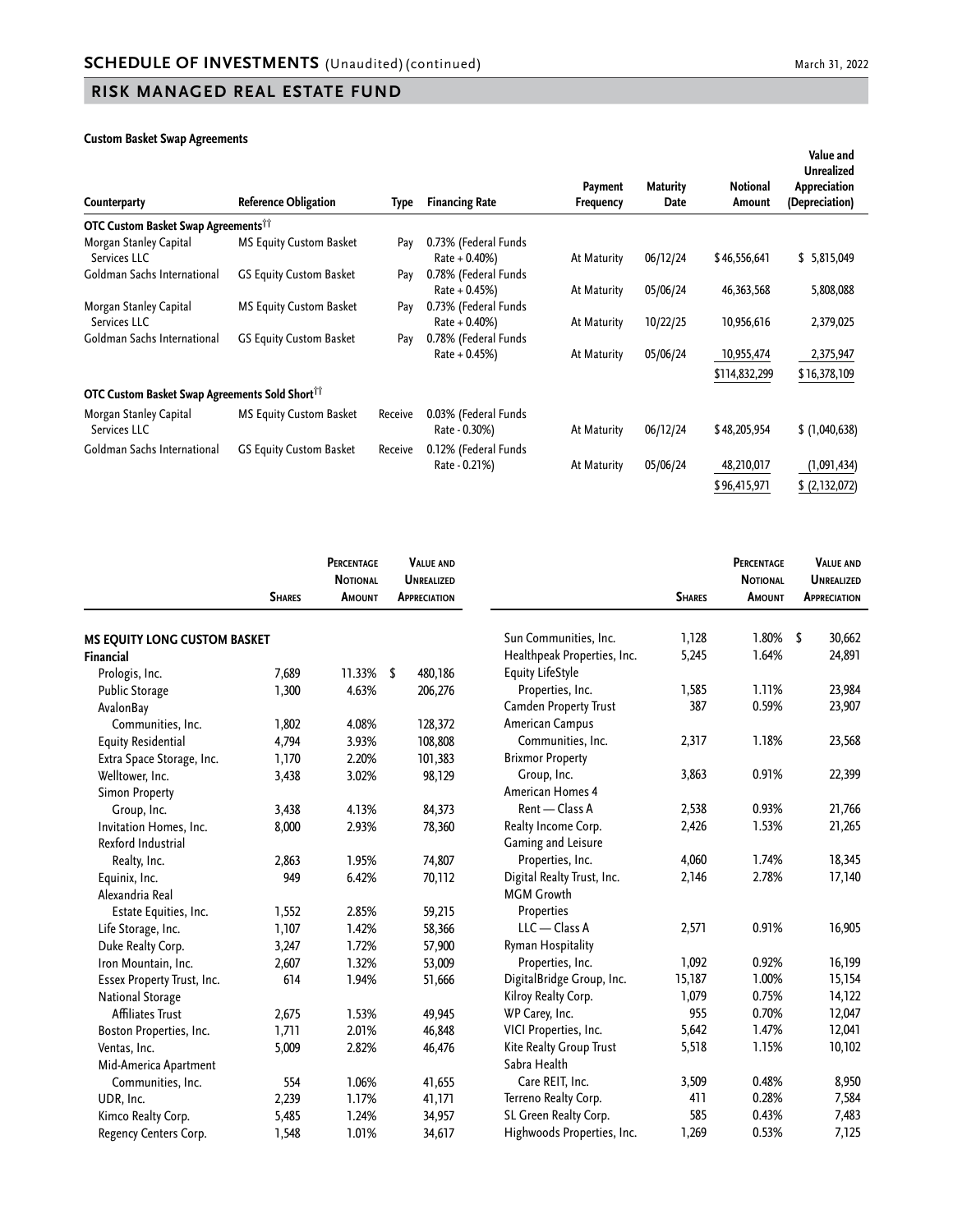|                                           | <b>SHARES</b> | PERCENTAGE<br><b>NOTIONAL</b><br>AMOUNT | <b>VALUE AND</b><br><b>UNREALIZED</b><br><b>APPRECIATION</b><br>(DEPRECIATION) |                                           | <b>SHARES</b> | PERCENTAGE<br><b>NOTIONAL</b><br>AMOUNT | <b>VALUE AND</b><br><b>UNREALIZED</b><br><b>APPRECIATION</b><br>(DEPRECIATION) |
|-------------------------------------------|---------------|-----------------------------------------|--------------------------------------------------------------------------------|-------------------------------------------|---------------|-----------------------------------------|--------------------------------------------------------------------------------|
|                                           |               |                                         |                                                                                |                                           |               |                                         |                                                                                |
| <b>National Retail</b>                    |               |                                         |                                                                                | American Assets Trust, Inc.               | 43,116        | 3.51%                                   | \$<br>263,443                                                                  |
| Properties, Inc.                          | 1,226         | 0.50%                                   | \$<br>6,541                                                                    | <b>Brixmor Property</b>                   |               |                                         |                                                                                |
| Pebblebrook Hotel Trust                   | 1,165         | 0.26%                                   | 6,394                                                                          | Group, Inc.                               | 43,302        | 2.40%                                   | 225,018                                                                        |
| Hudson Pacific                            |               |                                         |                                                                                | American Campus                           |               |                                         |                                                                                |
| Properties, Inc.                          | 3,774         | 0.96%                                   | 5,808                                                                          | Communities, Inc.                         | 22,629        | 2.72%                                   | 205,936                                                                        |
| Xenia Hotels &                            |               |                                         |                                                                                | DiamondRock                               |               |                                         |                                                                                |
| Resorts, Inc.                             | 5,537         | 0.97%                                   | 4,687                                                                          | Hospitality Co.                           | 118,027       | 2.56%                                   | 181,077                                                                        |
| <b>EPR Properties</b>                     | 633           | 0.32%                                   | 4,227                                                                          | Hudson Pacific                            |               |                                         |                                                                                |
| <b>Acadia Realty Trust</b>                | 4,295         | 0.85%                                   | 4,108                                                                          | Properties, Inc.                          | 61,347        | 3.66%                                   | 160,637                                                                        |
| <b>Medical Properties</b>                 |               |                                         |                                                                                | Invitation Homes, Inc.                    | 44,738        | 3.86%                                   | 159,734                                                                        |
| Trust, Inc.                               | 9,218         | 1.78%                                   | 3,855                                                                          | <b>MGM Growth</b>                         |               |                                         |                                                                                |
| DiamondRock                               |               |                                         |                                                                                | Properties                                |               |                                         |                                                                                |
| Hospitality Co.                           | 7,390         | 0.68%                                   | 3,336                                                                          | $LLC - Class A$                           | 25,348        | 2.11%                                   | 140,149                                                                        |
| SITE Centers Corp.                        | 1,418         | 0.22%                                   | 1,765                                                                          | Healthpeak Properties, Inc.               | 20,618        | 1.52%                                   | 139,337                                                                        |
| Cousins Properties, Inc.                  | 1,234         | 0.45%                                   | 1,450                                                                          | Xenia Hotels &                            |               |                                         |                                                                                |
| Crown Castle                              |               |                                         |                                                                                | Resorts, Inc.                             | 120,391       | 4.99%                                   | 136,757                                                                        |
| International Corp.                       | 303           | 0.51%                                   | 286                                                                            | VICI Properties, Inc.                     | 56,841        | 3.47%                                   | 132,285                                                                        |
| PS Business Parks, Inc.                   | 27            | 0.04%                                   | 181                                                                            | Kite Realty Group Trust                   | 80,992        | 3.96%                                   | 128,477                                                                        |
| Agree Realty Corp.                        | 1,984         | 1.20%                                   | (14)                                                                           | SITE Centers Corp.                        | 62,964        | 2.26%                                   | 60,941                                                                         |
| NETSTREIT Corp.                           | 2,628         | 0.54%                                   | (42)                                                                           | Acadia Realty Trust                       | 72,968        | 3.40%                                   | 39,328                                                                         |
| American Tower                            |               |                                         |                                                                                | NETSTREIT Corp.                           | 32,344        | 1.56%                                   |                                                                                |
|                                           |               |                                         |                                                                                |                                           |               |                                         | 38,407                                                                         |
| Corp. - Class A                           | 220           | 0.50%                                   | (328)                                                                          | Agree Realty Corp.                        | 19,410        | 2.77%                                   | 12,062                                                                         |
| Healthcare Trust of                       |               |                                         |                                                                                | PS Business Parks, Inc.                   | 1,062         | 0.38%                                   | 7,128                                                                          |
| America, Inc. - Class A                   | 2,051         | 0.59%                                   | (1, 015)                                                                       | <b>Medical Properties</b>                 |               |                                         |                                                                                |
| <b>Federal Realty</b>                     |               |                                         |                                                                                | Trust, Inc.                               | 57,816        | 2.63%                                   | (37, 995)                                                                      |
| <b>Investment Trust</b>                   | 271           | 0.30%                                   | (1, 293)                                                                       | <b>Four Corners</b>                       |               |                                         |                                                                                |
| Orion Office REIT, Inc.                   | 207           | 0.03%                                   | (1,686)                                                                        | Property Trust, Inc.                      | 75,803        | 4.40%                                   | (78, 015)                                                                      |
| <b>Empire State Realty</b>                |               |                                         |                                                                                | <b>Empire State Realty</b>                |               |                                         |                                                                                |
| Trust, Inc. - Class A                     | 1,297         | 0.12%                                   | (1,796)                                                                        | Trust, Inc. - Class A                     | 163,108       | 3.44%                                   | (164, 099)                                                                     |
| <b>Four Corners</b>                       |               |                                         |                                                                                | <b>Total Financial</b>                    |               |                                         | 5,815,049                                                                      |
| Property Trust, Inc.                      | 3,587         | 0.89%                                   | (2,697)                                                                        | <b>Total MS Equity Long Custom Basket</b> |               |                                         | 5,815,049<br>\$                                                                |
| CareTrust REIT, Inc.                      | 870           | 0.15%                                   | (2,793)                                                                        |                                           |               |                                         |                                                                                |
| Americold Realty Trust                    | 2,347         | 0.60%                                   | (14, 219)                                                                      | MS EQUITY SHORT CUSTOM BASKET             |               |                                         |                                                                                |
| <b>Total Financial</b>                    |               |                                         | 2,379,025                                                                      | <b>Financial</b>                          |               |                                         |                                                                                |
|                                           |               |                                         | \$<br>2,379,025                                                                | Broadstone Net Lease, Inc.                | 97,849        | (4.40)%                                 | \$<br>456,262                                                                  |
| <b>Total MS Equity Long Custom Basket</b> |               |                                         |                                                                                | STORE Capital Corp.                       | 63,340        | (3.84)%                                 | 333,423                                                                        |
|                                           |               |                                         |                                                                                | Omega Healthcare                          |               |                                         |                                                                                |
| <b>MS EQUITY LONG CUSTOM BASKET</b>       |               |                                         |                                                                                | Investors, Inc.                           | 57,495        | $(3.72)$ %                              | 296,519                                                                        |
| Financial                                 |               |                                         |                                                                                | Necessity Retail REIT, Inc.               | 139,316       |                                         | 137,618                                                                        |
| AvalonBay                                 |               |                                         |                                                                                |                                           |               | $(2.29)$ %                              |                                                                                |
| Communities, Inc.                         | 9,122         | 4.85%                                   | \$<br>691,891                                                                  | RLJ Lodging Trust                         | 146,504       | $(4.28)$ %                              | 121,125                                                                        |
| <b>Equity Residential</b>                 | 25,488        | 4.92%                                   | 623,538                                                                        | <b>Office Properties</b>                  |               |                                         |                                                                                |
| <b>National Storage</b>                   |               |                                         |                                                                                | <b>Income Trust</b>                       | 67,963        | $(3.63)$ %                              | 119,868                                                                        |
| Affiliates Trust                          | 47,239        | 6.37%                                   | 416,246                                                                        | LTC Properties, Inc.                      | 31,325        | $(2.50)$ %                              | 98,052                                                                         |
| Ventas, Inc.                              | 22,530        | 2.99%                                   | 413,940                                                                        | National Health                           |               |                                         |                                                                                |
| Prologis, Inc.                            | 6,731         | 2.33%                                   | 369,318                                                                        | Investors, Inc.                           | 3,274         | $(0.40)$ %                              | 49,975                                                                         |
| Rexford Industrial                        |               |                                         |                                                                                | <b>Essential Properties</b>               |               |                                         |                                                                                |
| Realty, Inc.                              | 22,401        | 3.59%                                   | 330,111                                                                        | Realty Trust, Inc.                        | 81,431        | (4.27)%                                 | 43,347                                                                         |
| Sun Communities, Inc.                     | 15,168        | 5.71%                                   | 329,394                                                                        | <b>Industrial Logistics</b>               |               |                                         |                                                                                |
|                                           |               |                                         |                                                                                | <b>Properties Trust</b>                   | 32,937        | $(1.55)$ %                              | 38,551                                                                         |
| Ryman Hospitality                         |               |                                         |                                                                                | <b>Easterly Government</b>                |               |                                         |                                                                                |
| Properties, Inc.                          | 21,404        | 4.27%                                   | 311,366                                                                        | Properties, Inc.                          | 36,643        | $(1.61)$ %                              | 30,892                                                                         |
| Alexandria Real                           |               |                                         |                                                                                | Realty Income Corp.                       | 52,785        | $(7.59)$ %                              | 9,541                                                                          |
| Estate Equities, Inc.                     | 10,332        | 4.47%                                   | 297,951                                                                        | <b>Equity Commonwealth</b>                | 38,757        | $(2.27)$ %                              | (17, 526)                                                                      |
| Gaming and Leisure                        |               |                                         |                                                                                | Douglas Emmett, Inc.                      | 61,768        | (4.28)%                                 | (21, 569)                                                                      |
| Properties, Inc.                          | 48,565        | 4.90%                                   | 280,687                                                                        |                                           |               |                                         |                                                                                |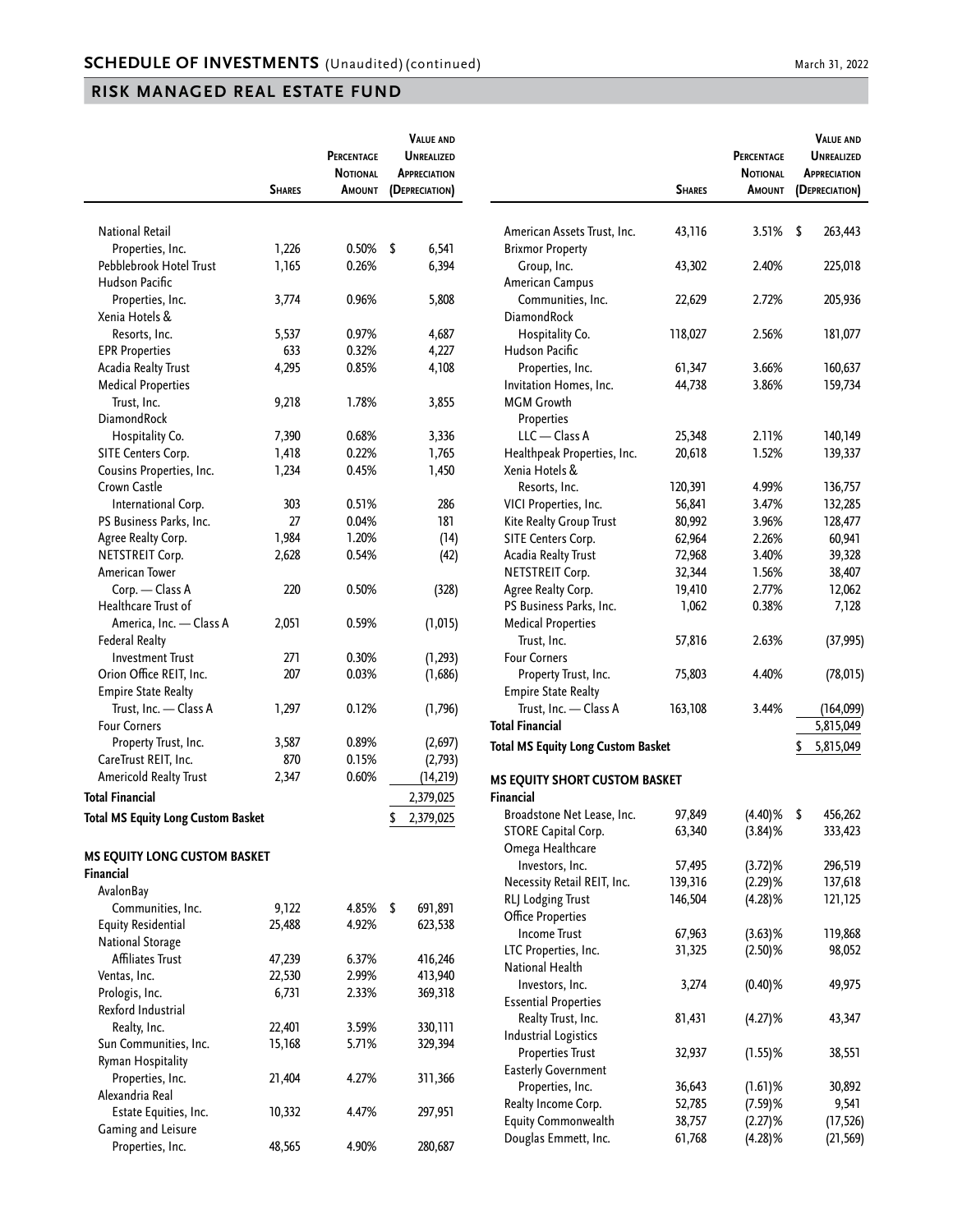|                                                          | <b>SHARES</b>  | PERCENTAGE<br><b>NOTIONAL</b><br>AMOUNT | <b>VALUE AND</b><br><b>UNREALIZED</b><br><b>APPRECIATION</b><br>(DEPRECIATION) |
|----------------------------------------------------------|----------------|-----------------------------------------|--------------------------------------------------------------------------------|
|                                                          |                |                                         |                                                                                |
| Corporate Office                                         |                |                                         |                                                                                |
| <b>Properties Trust</b>                                  | 39,265         | $(2.32)$ %                              | \$<br>(50, 696)                                                                |
| CubeSmart                                                | 15,499         | $(1.67)$ %                              | (56, 174)                                                                      |
| Apartment Income                                         |                |                                         |                                                                                |
| REIT Corp.                                               | 21,619         | $(2.40)$ %                              | (65, 726)                                                                      |
| Phillips Edison &<br>Company, Inc.                       | 76,641         | (5.47)%                                 |                                                                                |
| Welltower, Inc.                                          | 13,182         |                                         | (125, 463)                                                                     |
| Host Hotels &                                            |                | $(2.63)$ %                              | (175, 527)                                                                     |
| Resorts, Inc.                                            | 85,866         | $(3.46)$ %                              | (181, 866)                                                                     |
| <b>Camden Property Trust</b>                             | 9,764          | $(3.37)$ %                              | (206, 576)                                                                     |
| STAG Industrial, Inc.                                    | 46,938         | $(4.03)$ %                              | (214, 296)                                                                     |
| Washington Real Estate                                   |                |                                         |                                                                                |
| <b>Investment Trust</b>                                  | 77,065         | $(4.08)$ %                              | (236, 430)                                                                     |
| Apple Hospitality REIT, Inc.                             | 191,591        | $(7.14)$ %                              | (491, 647)                                                                     |
| Mid-America Apartment                                    |                |                                         |                                                                                |
| Communities, Inc.                                        | 16,054         | $(6.98)$ %                              | (968, 131)                                                                     |
| <b>Total Financial</b>                                   |                |                                         | (1,076,454)                                                                    |
|                                                          |                |                                         |                                                                                |
| <b>Exchange-Traded Funds</b><br>Vanguard Real Estate ETF |                | $(9.82)$ %                              |                                                                                |
|                                                          | 43,689         |                                         | 35,816                                                                         |
| <b>Total MS Equity Short Custom Basket</b>               |                |                                         | \$<br>(1,040,638)                                                              |
| <b>GS EQUITY LONG CUSTOM BASKET</b>                      |                |                                         |                                                                                |
| Financial                                                |                |                                         |                                                                                |
| Prologis, Inc.                                           | 7,689          | 11.33%                                  | \$<br>480,018                                                                  |
| <b>Public Storage</b>                                    | 1,300          | 4.63%                                   | 206,124                                                                        |
| AvalonBay                                                |                |                                         |                                                                                |
| Communities, Inc.                                        | 1,802          | 4.09%                                   | 128,332                                                                        |
| <b>Equity Residential</b>                                | 4,794          | 3.93%                                   | 108,748                                                                        |
| Extra Space Storage, Inc.                                | 1,170          | 2.20%                                   | 101,345                                                                        |
| Welltower, Inc.                                          | 3,438          | 3.02%                                   | 97,969                                                                         |
| <b>Simon Property</b>                                    |                |                                         |                                                                                |
| Group, Inc.                                              | 3,438          | 4.13%                                   | 84,271                                                                         |
| Invitation Homes, Inc.                                   | 8,000          | 2.93%                                   | 78,327                                                                         |
| Rexford Industrial                                       |                |                                         |                                                                                |
| Realty, Inc.                                             | 2,863          | 1.95%                                   | 74,774                                                                         |
| Equinix, Inc.                                            | 949            | 6.42%                                   | 70,092                                                                         |
| Alexandria Real                                          |                |                                         |                                                                                |
| Estate Equities, Inc.                                    | 1,552          | 2.85%                                   | 59,214                                                                         |
| Life Storage, Inc.                                       | 1,107          | 1.42%<br>1.72%                          | 58,386                                                                         |
| Duke Realty Corp.<br>Iron Mountain, Inc.                 | 3,247<br>2,607 | 1.32%                                   | 57,846<br>53,019                                                               |
| Essex Property Trust, Inc.                               | 614            | 1.94%                                   | 51,638                                                                         |
| National Storage                                         |                |                                         |                                                                                |
| <b>Affiliates Trust</b>                                  | 2,675          | 1.53%                                   | 49,962                                                                         |
| Boston Properties, Inc.                                  | 1,711          | 2.01%                                   | 46,805                                                                         |
| Ventas, Inc.                                             | 5,009          | 2.82%                                   | 46,357                                                                         |
| Mid-America Apartment                                    |                |                                         |                                                                                |
| Communities, Inc.                                        | 554            | 1.06%                                   | 41,702                                                                         |
| UDR, Inc.                                                | 2,239          | 1.17%                                   | 41,137                                                                         |
| Kimco Realty Corp.                                       | 5,485          | 1.24%                                   | 34,925                                                                         |
| Regency Centers Corp.                                    | 1,548          | 1.01%                                   | 34,604                                                                         |
| Sun Communities, Inc.                                    | 1,128          | 1.80%                                   | 30,522                                                                         |

|                                                         | <b>SHARES</b> | <b>PERCENTAGE</b><br><b>NOTIONAL</b><br>Amount | <b>VALUE AND</b><br><b>UNREALIZED</b><br>APPRECIATION<br>(DEPRECIATION) |
|---------------------------------------------------------|---------------|------------------------------------------------|-------------------------------------------------------------------------|
| Healthpeak Properties, Inc.<br><b>Equity LifeStyle</b>  | 5,245         | 1.64%                                          | \$<br>24,873                                                            |
| Properties, Inc.                                        | 1,585         | 1.11%                                          | 24,012                                                                  |
| Camden Property Trust                                   | 387           | 0.59%                                          | 23,888                                                                  |
| American Campus                                         |               |                                                |                                                                         |
| Communities, Inc.                                       | 2,317         | 1.18%                                          | 23,492                                                                  |
| <b>Brixmor Property</b>                                 |               |                                                |                                                                         |
|                                                         |               |                                                |                                                                         |
| Group, Inc.                                             | 3,863         | 0.91%                                          | 22,475                                                                  |
| American Homes 4                                        |               |                                                |                                                                         |
| Rent — Class A                                          | 2,538         | 0.93%                                          | 21,771                                                                  |
| Realty Income Corp.                                     | 2,426         | 1.53%                                          | 21,290                                                                  |
| Gaming and Leisure                                      |               |                                                |                                                                         |
| Properties, Inc.                                        | 4,060         | 1.74%                                          | 18,215                                                                  |
| Digital Realty Trust, Inc.                              | 2,146         | 2.78%                                          | 17,107                                                                  |
| <b>MGM Growth</b>                                       |               |                                                |                                                                         |
| Properties                                              |               |                                                |                                                                         |
| LLC - Class A                                           | 2,571         | 0.91%                                          | 16,854                                                                  |
| Ryman Hospitality                                       |               |                                                |                                                                         |
| Properties, Inc.                                        | 1,092         | 0.92%                                          | 16,198                                                                  |
| DigitalBridge Group, Inc.                               | 15,187        | 1.00%                                          | 15,185                                                                  |
| Kilroy Realty Corp.                                     | 1,079         | 0.75%                                          | 14,096                                                                  |
| VICI Properties, Inc.                                   | 5,642         | 1.47%                                          | 12,073                                                                  |
| WP Carey, Inc.                                          | 955           | 0.70%                                          | 11,989                                                                  |
| Kite Realty Group Trust                                 | 5,518         | 1.15%                                          | 10,157                                                                  |
| Sabra Health                                            |               |                                                |                                                                         |
| Care REIT, Inc.                                         | 3,509         | 0.48%                                          | 8,977                                                                   |
| Terreno Realty Corp.                                    | 411           | 0.28%                                          | 7,589                                                                   |
| SL Green Realty Corp.                                   | 585           | 0.43%                                          | 7,484                                                                   |
| Highwoods Properties, Inc.                              | 1,269         | 0.53%                                          | 7,084                                                                   |
| Pebblebrook Hotel Trust<br><b>National Retail</b>       | 1,165         | 0.26%                                          | 6,363                                                                   |
| Properties, Inc.<br>Hudson Pacific                      | 1,226         | 0.50%                                          | 6,286                                                                   |
| Properties, Inc.<br>Xenia Hotels &                      | 3,774         | 0.96%                                          | 5,753                                                                   |
| Resorts, Inc.                                           | 5,537         | 0.97%                                          | 4,324                                                                   |
| <b>EPR Properties</b>                                   | 633           | 0.32%                                          | 4,228                                                                   |
| <b>Acadia Realty Trust</b><br><b>Medical Properties</b> | 4,295         | 0.85%                                          | 3,940                                                                   |
| Trust, Inc.<br><b>DiamondRock</b>                       | 9,218         | 1.78%                                          | 3,428                                                                   |
| Hospitality Co.                                         | 7,390         | 0.68%                                          | 3,357                                                                   |
| Cousins Properties, Inc.                                | 1,234         | 0.45%                                          | 1,475                                                                   |
| SITE Centers Corp.                                      | 1,418         | 0.22%                                          | 1,184                                                                   |
| Crown Castle                                            |               |                                                |                                                                         |
| International Corp.                                     | 303           | 0.51%                                          | 242                                                                     |
| PS Business Parks, Inc.                                 | 17            | 0.03%                                          | 114                                                                     |
| NETSTREIT Corp.                                         | 2,652         | 0.54%                                          | 13                                                                      |
| Agree Realty Corp.                                      | 1,984         | 1.20%                                          | (17)                                                                    |
| American Tower<br>Corp. - Class A                       | 220           | 0.50%                                          | (370)                                                                   |
| Healthcare Trust of                                     |               |                                                |                                                                         |
| America, Inc. - Class A                                 | 2,051         | 0.59%                                          | (1,075)                                                                 |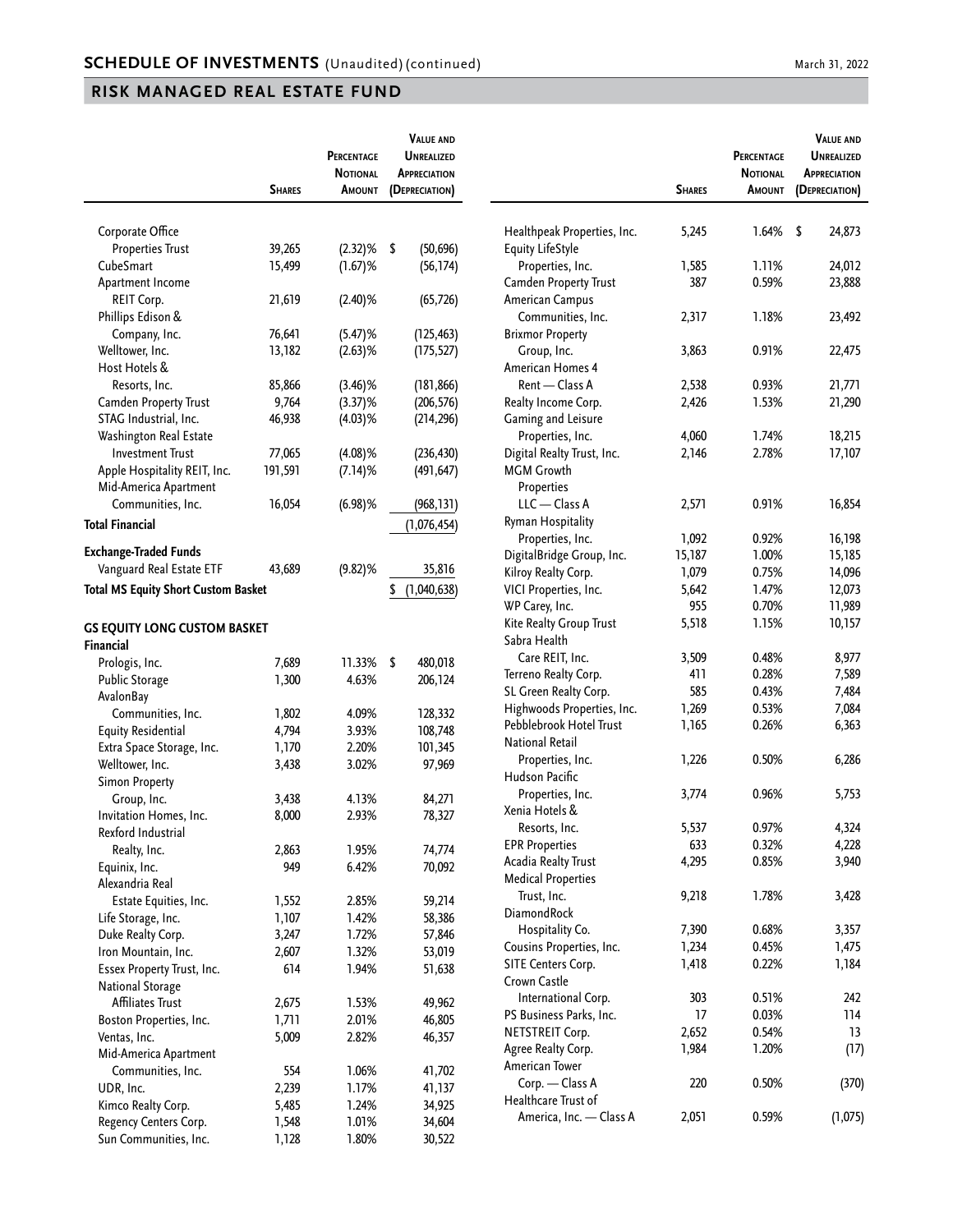|                                                    | <b>SHARES</b> | PERCENTAGE<br><b>NOTIONAL</b><br>Amount | <b>VALUE AND</b><br><b>UNREALIZED</b><br><b>APPRECIATION</b><br>(DEPRECIATION) |
|----------------------------------------------------|---------------|-----------------------------------------|--------------------------------------------------------------------------------|
|                                                    |               |                                         |                                                                                |
| <b>Federal Realty</b>                              |               |                                         |                                                                                |
| <b>Investment Trust</b>                            | 271           | 0.30%                                   | \$<br>(1, 265)                                                                 |
| Orion Office REIT, Inc.                            | 207           | 0.03%                                   | (1,686)                                                                        |
| <b>Empire State Realty</b>                         |               |                                         |                                                                                |
| Trust, Inc. - Class A                              | 1,297         | 0.12%                                   | (1,772)                                                                        |
| <b>Four Corners</b>                                |               |                                         |                                                                                |
| Property Trust, Inc.                               | 3,587         | 0.89%                                   | (2, 557)                                                                       |
| CareTrust REIT, Inc.                               | 870           | 0.15%                                   | (2,793)                                                                        |
| Americold Realty Trust                             | 2,347         | 0.60%                                   | (14, 151)                                                                      |
| <b>Total Financial</b>                             |               |                                         | 2,375,947                                                                      |
| <b>Total GS Equity Long Custom Basket</b>          |               |                                         | \$                                                                             |
|                                                    |               |                                         | 2,375,947                                                                      |
| <b>GS EQUITY LONG CUSTOM BASKET</b><br>Financial   |               |                                         |                                                                                |
| AvalonBay                                          |               |                                         |                                                                                |
| Communities, Inc.                                  |               |                                         | \$                                                                             |
| <b>Equity Residential</b>                          | 9,122         | 4.90%<br>4.94%                          | 690,257<br>619,982                                                             |
|                                                    | 25,488        |                                         |                                                                                |
| <b>National Storage</b><br><b>Affiliates Trust</b> |               | 6.39%                                   |                                                                                |
| Ventas, Inc.                                       | 47,239        |                                         | 418,777                                                                        |
|                                                    | 22,530        | 3.00%                                   | 413,770                                                                        |
| Prologis, Inc.                                     | 6,731         | 2.34%                                   | 369,055                                                                        |
| Sun Communities, Inc.                              | 15,168        | 5.73%                                   | 330,450                                                                        |
| Rexford Industrial                                 |               |                                         |                                                                                |
| Realty, Inc.                                       | 22,401        | 3.60%                                   | 328,662                                                                        |
| Ryman Hospitality                                  |               |                                         |                                                                                |
| Properties, Inc.                                   | 21,348        | 4.27%                                   | 312,066                                                                        |
| Alexandria Real                                    |               |                                         |                                                                                |
| Estate Equities, Inc.                              | 10,332        | 4.48%                                   | 288,049                                                                        |
| Gaming and Leisure                                 |               |                                         |                                                                                |
| Properties, Inc.                                   | 48,565        | 4.92%                                   | 281,223                                                                        |
| American Assets Trust, Inc.                        | 43,116        | 3.52%                                   | 269,009                                                                        |
| <b>Brixmor Property</b>                            |               |                                         |                                                                                |
| Group, Inc.                                        | 43,302        | 2.41%                                   | 225,313                                                                        |
| American Campus                                    |               |                                         |                                                                                |
| Communities, Inc.                                  | 22,629        | 2.73%                                   | 202,274                                                                        |
| DiamondRock                                        |               |                                         |                                                                                |
| Hospitality Co.                                    | 118,027       | 2.57%                                   | 177,174                                                                        |
| Invitation Homes, Inc.                             | 44,738        | 3.88%                                   | 161,193                                                                        |
| Hudson Pacific                                     |               |                                         |                                                                                |
| Properties, Inc.                                   | 61,347        | 3.67%                                   | 160,077                                                                        |
| <b>MGM Growth</b>                                  |               |                                         |                                                                                |
| Properties                                         |               |                                         |                                                                                |
| LLC - Class A                                      | 25,348        | 2.12%                                   | 140,088                                                                        |
| Healthpeak Properties, Inc.                        | 20,618        | 1.53%                                   | 139,361                                                                        |
| Xenia Hotels &                                     |               |                                         |                                                                                |
| Resorts, Inc.                                      | 120,391       | 5.01%                                   | 133,201                                                                        |
| VICI Properties, Inc.                              | 56,841        | 3.49%                                   | 131,036                                                                        |
| Kite Realty Group Trust                            | 80,992        | 3.98%                                   | 130,314                                                                        |
| SITE Centers Corp.                                 | 62,964        | 2.27%                                   | 47,999                                                                         |
| NETSTREIT Corp.                                    | 33,803        | 1.64%                                   | 40,572                                                                         |
| Acadia Realty Trust                                | 72,968        | 3.41%                                   | 38,392                                                                         |
| Agree Realty Corp.                                 | 18,595        | 2.66%                                   | 6,945                                                                          |
| PS Business Parks, Inc.                            | 660           | 0.24%                                   | 4,421                                                                          |

|                                                          | <b>SHARES</b> | <b>PERCENTAGE</b><br><b>NOTIONAL</b><br>AMOUNT | <b>VALUE AND</b><br><b>UNREALIZED</b><br>APPRECIATION<br>(DEPRECIATION) |
|----------------------------------------------------------|---------------|------------------------------------------------|-------------------------------------------------------------------------|
|                                                          |               |                                                |                                                                         |
| <b>Medical Properties</b>                                |               |                                                |                                                                         |
| Trust, Inc.                                              | 57,816        | 2.64%                                          | \$<br>(38, 244)                                                         |
| <b>Four Corners</b>                                      |               |                                                |                                                                         |
| Property Trust, Inc.                                     | 75,803        | 4.42%                                          | (70, 894)                                                               |
| <b>Empire State Realty</b>                               |               |                                                |                                                                         |
| Trust, Inc. - Class A                                    | 153,029       | 3.24%                                          | (142, 434)                                                              |
| <b>Total Financial</b>                                   |               |                                                | 5,808,088                                                               |
| <b>Total GS Equity Long Custom Basket</b>                |               |                                                | \$<br>5,808,088                                                         |
| <b>GS EQUITY SHORT CUSTOM BASKET</b><br><b>Financial</b> |               |                                                |                                                                         |
| Broadstone Net Lease, Inc.                               | 97,849        | $(4.39)$ %                                     | \$<br>438,786                                                           |
| <b>STORE Capital Corp.</b>                               | 63,340        | $(3.84)$ %                                     | 335,420                                                                 |
| Omega Healthcare                                         |               |                                                |                                                                         |
| Investors, Inc.                                          | 57,495        | $(3.72)$ %                                     | 303,719                                                                 |
| Necessity Retail REIT, Inc.                              | 139,316       | $(2.29)$ %                                     | 139,483                                                                 |
| RLJ Lodging Trust                                        | 146,472       | $(4.28)$ %                                     | 130,955                                                                 |
| <b>Office Properties</b>                                 |               |                                                |                                                                         |
| <b>Income Trust</b>                                      | 67,963        | $(3.63)$ %                                     | 124,505                                                                 |
| LTC Properties, Inc.                                     | 31,325        | $(2.50)$ %                                     | 99,135                                                                  |
| National Health                                          |               |                                                |                                                                         |
| Investors, Inc.                                          | 3,274         | $(0.40)$ %                                     | 50,020                                                                  |
| <b>Industrial Logistics</b>                              |               |                                                |                                                                         |
| <b>Properties Trust</b>                                  | 32,937        | $(1.55)$ %                                     | 40,046                                                                  |
| <b>Essential Properties</b>                              |               |                                                |                                                                         |
| Realty Trust, Inc.                                       | 85,565        | (4.49)%                                        | 36,320                                                                  |
| <b>Easterly Government</b>                               |               |                                                |                                                                         |
| Properties, Inc.                                         | 36,643        | $(1.61)$ %                                     | 30,991                                                                  |
| Realty Income Corp.                                      | 52,785        | $(7.59)$ %                                     | 6,536                                                                   |
| Equity Commonwealth                                      | 38,757        | $(2.27)$ %                                     | (17, 018)                                                               |
| Douglas Emmett, Inc.                                     | 61,768        | (4.28)%                                        | (18, 615)                                                               |
| Corporate Office                                         |               |                                                |                                                                         |
| <b>Properties Trust</b>                                  | 35,758        | $(2.12)$ %                                     | (42, 150)                                                               |
| CubeSmart                                                | 15,499        | $(1.67)$ %                                     | (56, 173)                                                               |
| Apartment Income                                         |               |                                                |                                                                         |
| REIT Corp.                                               | 21,619        | $(2.40)$ %                                     | (66, 883)                                                               |
| Phillips Edison &                                        |               |                                                |                                                                         |
| Company, Inc.                                            | 76,641        | (5.47)%                                        | (142, 129)                                                              |
| Welltower, Inc.                                          | 13,182        | $(2.63)$ %                                     | (177, 342)                                                              |
| Host Hotels &                                            |               |                                                |                                                                         |
| Resorts, Inc.                                            | 85,866        | $(3.46)$ %                                     | (182, 613)                                                              |
| <b>Camden Property Trust</b>                             | 9,764         | $(3.37)$ %                                     | (206, 816)                                                              |
| STAG Industrial, Inc.                                    | 46,938        | $(4.03)$ %                                     | (213, 554)                                                              |
| Washington Real Estate                                   |               |                                                |                                                                         |
| <b>Investment Trust</b>                                  | 77,065        | $(4.08)$ %                                     | (235, 401)                                                              |
| Apple Hospitality REIT, Inc.                             | 191,591       | $(7.14)$ %                                     | (536, 455)                                                              |
| Mid-America Apartment                                    |               |                                                |                                                                         |
| Communities, Inc.                                        | 16,054        | $(6.97)$ %                                     | (967, 723)                                                              |
| <b>Total Financial</b>                                   |               |                                                | (1, 126, 956)                                                           |
| <b>Exchange-Traded Funds</b>                             |               |                                                |                                                                         |
| Vanguard Real Estate ETF                                 | 43,689        | $(9.82)$ %                                     | 35,522                                                                  |
| <b>Total GS Equity Short Custom Basket</b>               |               |                                                | \$<br>(1,091,434)                                                       |